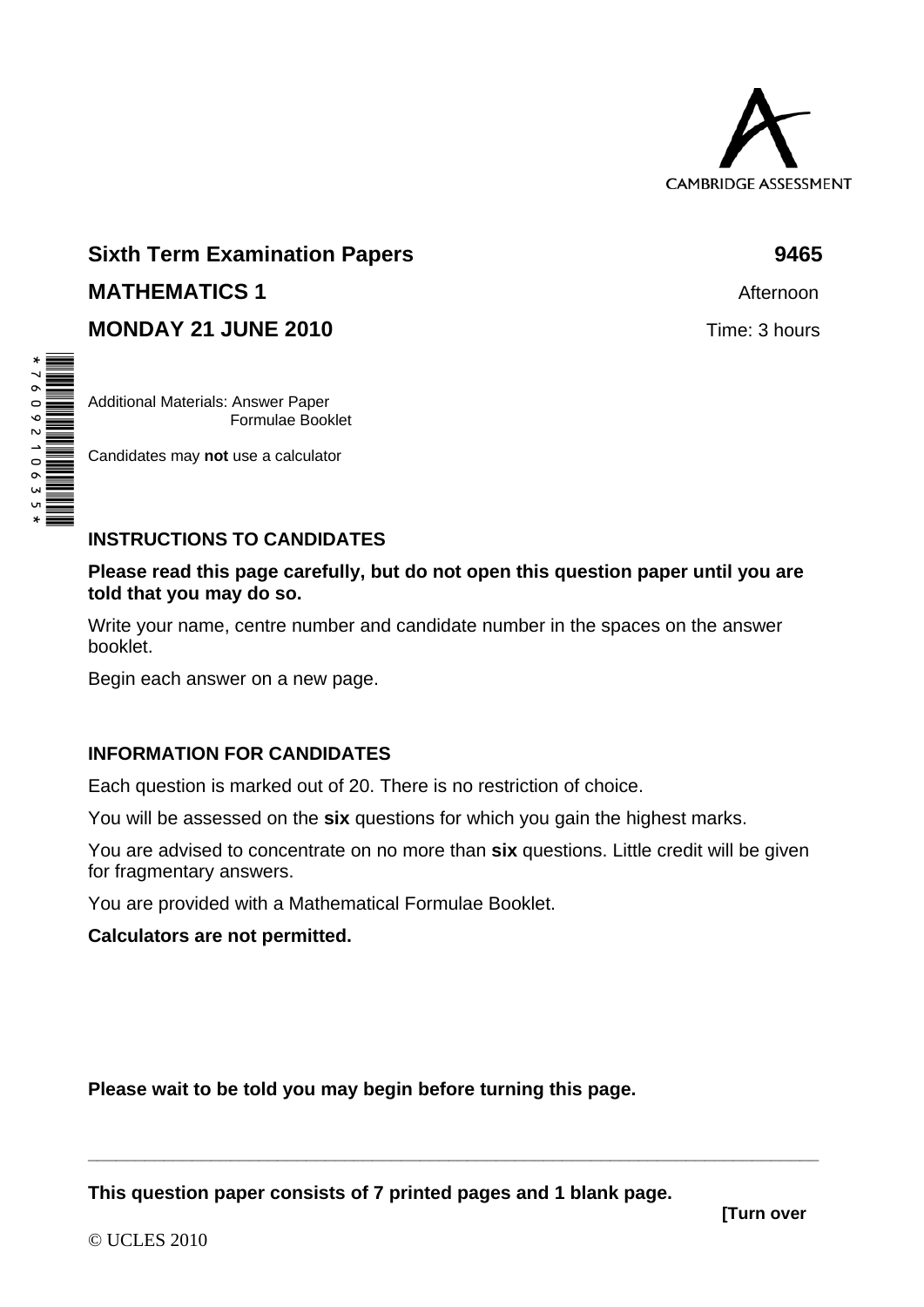#### Section A: Pure Mathematics

1 Given that

$$
5x^{2} + 2y^{2} - 6xy + 4x - 4y \equiv a (x - y + 2)^{2} + b (cx + y)^{2} + d,
$$

find the values of the constants  $a, b, c$  and  $d$ .

Solve the simultaneous equations

$$
5x2 + 2y2 - 6xy + 4x - 4y = 9,
$$
  

$$
6x2 + 3y2 - 8xy + 8x - 8y = 14.
$$

2 The curve  $y = \left(\frac{x-a}{y}\right)^2$  $x - b$ ´  $e^x$ , where a and b are constants, has two stationary points. Show that

$$
a - b < 0 \quad \text{or} \quad a - b > 4 \, .
$$

- (i) Show that, in the case  $a = 0$  and  $b = \frac{1}{2}$  $\frac{1}{2}$ , there is one stationary point on either side of the curve's vertical asymptote, and sketch the curve.
- (ii) Sketch the curve in the case  $a = \frac{9}{2}$  $\frac{9}{2}$  and  $b = 0$ .
- 3 Show that

$$
\sin(x+y) - \sin(x-y) = 2\cos x \sin y
$$

and deduce that

$$
\sin A - \sin B = 2\cos \frac{1}{2}(A+B)\sin \frac{1}{2}(A-B).
$$

Show also that

$$
\cos A - \cos B = -2\sin \frac{1}{2}(A+B)\sin \frac{1}{2}(A-B).
$$

The points P, Q, R and S have coordinates  $(a \cos p, b \sin p)$ ,  $(a \cos q, b \sin q)$ ,  $(a \cos r, b \sin r)$ and  $(a \cos s, b \sin s)$  respectively, where  $0 \leq p < q < r < s < 2\pi$ , and a and b are positive.

Given that neither of the lines  $PQ$  and  $SR$  is vertical, show that these lines are parallel if and only if

$$
r+s-p-q=2\pi.
$$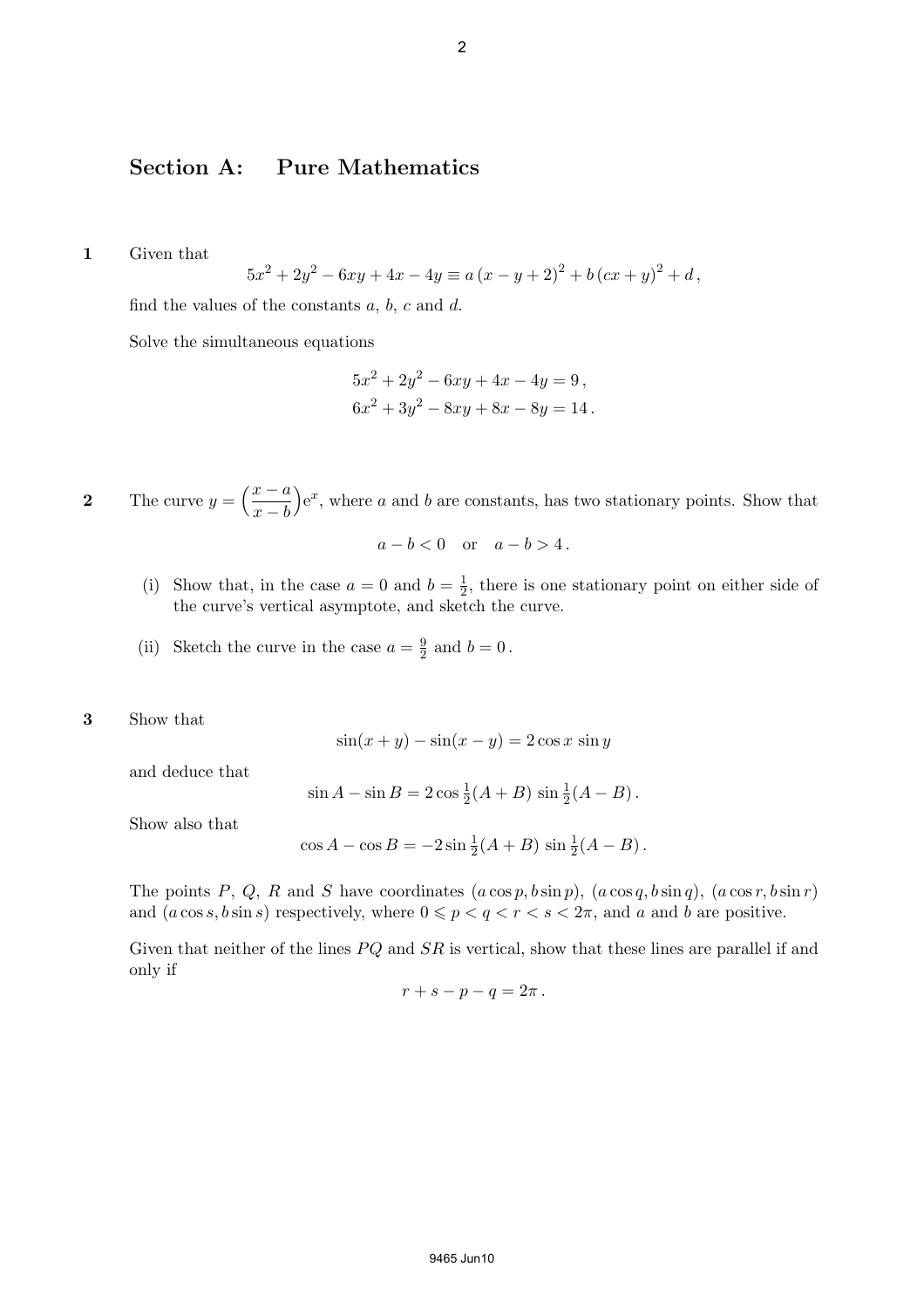4 Use the substitution  $x = \frac{1}{a^2}$  $\frac{1}{t^2-1}$ , where  $t > 1$ , to show that, for  $x > 0$ ,

$$
\int \frac{1}{\sqrt{x(x+1)}} dx = 2\ln\left(\sqrt{x} + \sqrt{x+1}\right) + c.
$$

[Note: You may use without proof the result  $\int \frac{1}{x^2}$  $\frac{1}{t^2 - a^2} dt = \frac{1}{2a}$  $rac{1}{2a}$ ln  $\begin{array}{c} \begin{array}{c} \begin{array}{c} \end{array} \\ \begin{array}{c} \end{array} \end{array} \end{array}$  $t - a$  $t + a$  $\Big| +$  constant. ]

The section of the curve

$$
y = \frac{1}{\sqrt{x}} - \frac{1}{\sqrt{x+1}}
$$

between  $x=\frac{1}{8}$  $\frac{1}{8}$  and  $x = \frac{9}{16}$  is rotated through 360<sup>o</sup> about the x-axis. Show that the volume enclosed is  $2\pi \ln \frac{5}{4}$ .

5 By considering the expansion of  $(1+x)^n$  where *n* is a positive integer, or otherwise, show that:

(i) 
$$
\binom{n}{0} + \binom{n}{1} + \binom{n}{2} + \cdots + \binom{n}{n} = 2^n
$$
;

$$
\textbf{(ii)} \quad \binom{n}{1} + 2\binom{n}{2} + 3\binom{n}{3} + \dots + n\binom{n}{n} = n2^{n-1};
$$

(iii) 
$$
\binom{n}{0} + \frac{1}{2}\binom{n}{1} + \frac{1}{3}\binom{n}{2} + \cdots + \frac{1}{n+1}\binom{n}{n} = \frac{1}{n+1}(2^{n+1}-1)
$$
;

(iv) 
$$
\binom{n}{1} + 2^2 \binom{n}{2} + 3^2 \binom{n}{3} + \dots + n^2 \binom{n}{n} = n(n+1)2^{n-2}
$$
.

6 Show that, if  $y = e^x$ , then

$$
(x-1)\frac{d^2y}{dx^2} - x\frac{dy}{dx} + y = 0.
$$
\n(\*)

In order to find other solutions of this differential equation, now let  $y = ue^x$ , where u is a function of x. By substituting this into  $(*)$ , show that

$$
(x-1)\frac{d^2u}{dx^2} + (x-2)\frac{du}{dx} = 0.
$$
\n<sup>(\*\*)</sup>

By setting  $\frac{du}{dt}$  $\frac{d\mathbf{x}}{dx} = v$  in (\*\*) and solving the resulting first order differential equation for v, find u in terms of x. Hence show that  $y = Ax + Be^x$  satisfies (\*), where A and B are any constants.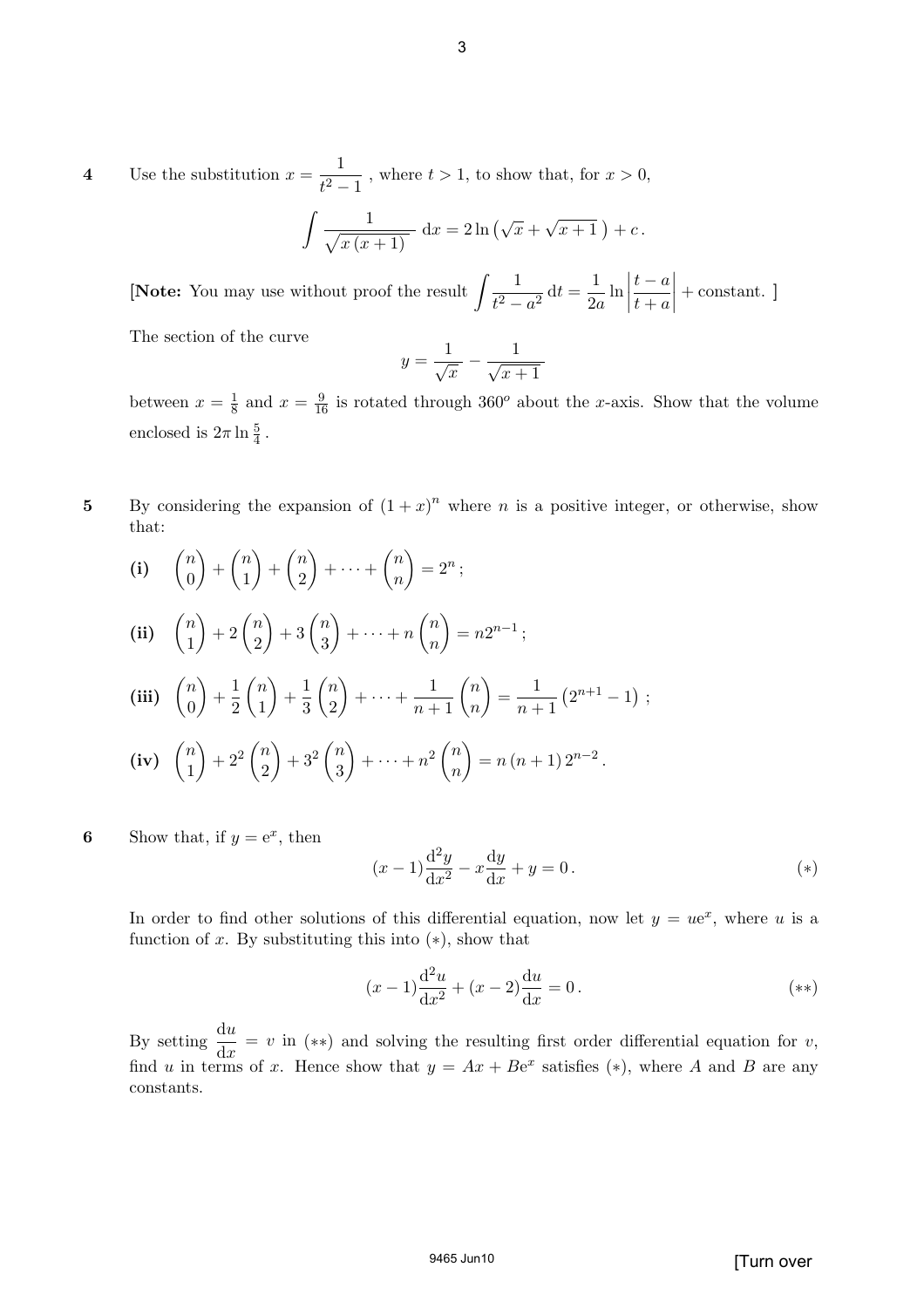7 Relative to a fixed origin  $O$ , the points  $A$  and  $B$  have position vectors **a** and **b**, respectively. (The points  $O$ ,  $A$  and  $B$  are not collinear.) The point  $C$  has position vector  $\bf{c}$  given by

$$
\mathbf{c} = \alpha \mathbf{a} + \beta \mathbf{b},
$$

where  $\alpha$  and  $\beta$  are positive constants with  $\alpha + \beta < 1$ . The lines OA and BC meet at the point P with position vector **p** and the lines  $OB$  and  $AC$  meet at the point  $Q$  with position vector q. Show that

$$
\mathbf{p} = \frac{\alpha \mathbf{a}}{1 - \beta},
$$

and write down **q** in terms of  $\alpha$ ,  $\beta$  and **b**.

Show further that the point  $R$  with position vector  $r$  given by

$$
\mathbf{r} = \frac{\alpha \mathbf{a} + \beta \mathbf{b}}{\alpha + \beta} \,,
$$

lies on the lines OC and AB.

The lines *OB* and *PR* intersect at the point *S*. Prove that  $\frac{OQ}{BQ} = \frac{OS}{BS}$  $\frac{S}{BS}$ .

8 (i) Suppose that a, b and c are integers that satisfy the equation

$$
a^3 + 3b^3 = 9c^3.
$$

Explain why  $a$  must be divisible by 3, and show further that both  $b$  and  $c$  must also be divisible by 3. Hence show that the only integer solution is  $a = b = c = 0$ .

(ii) Suppose that  $p, q$  and  $r$  are integers that satisfy the equation

$$
p^4 + 2q^4 = 5r^4.
$$

By considering the possible final digit of each term, or otherwise, show that  $p$  and  $q$  are divisible by 5. Hence show that the only integer solution is  $p = q = r = 0$ .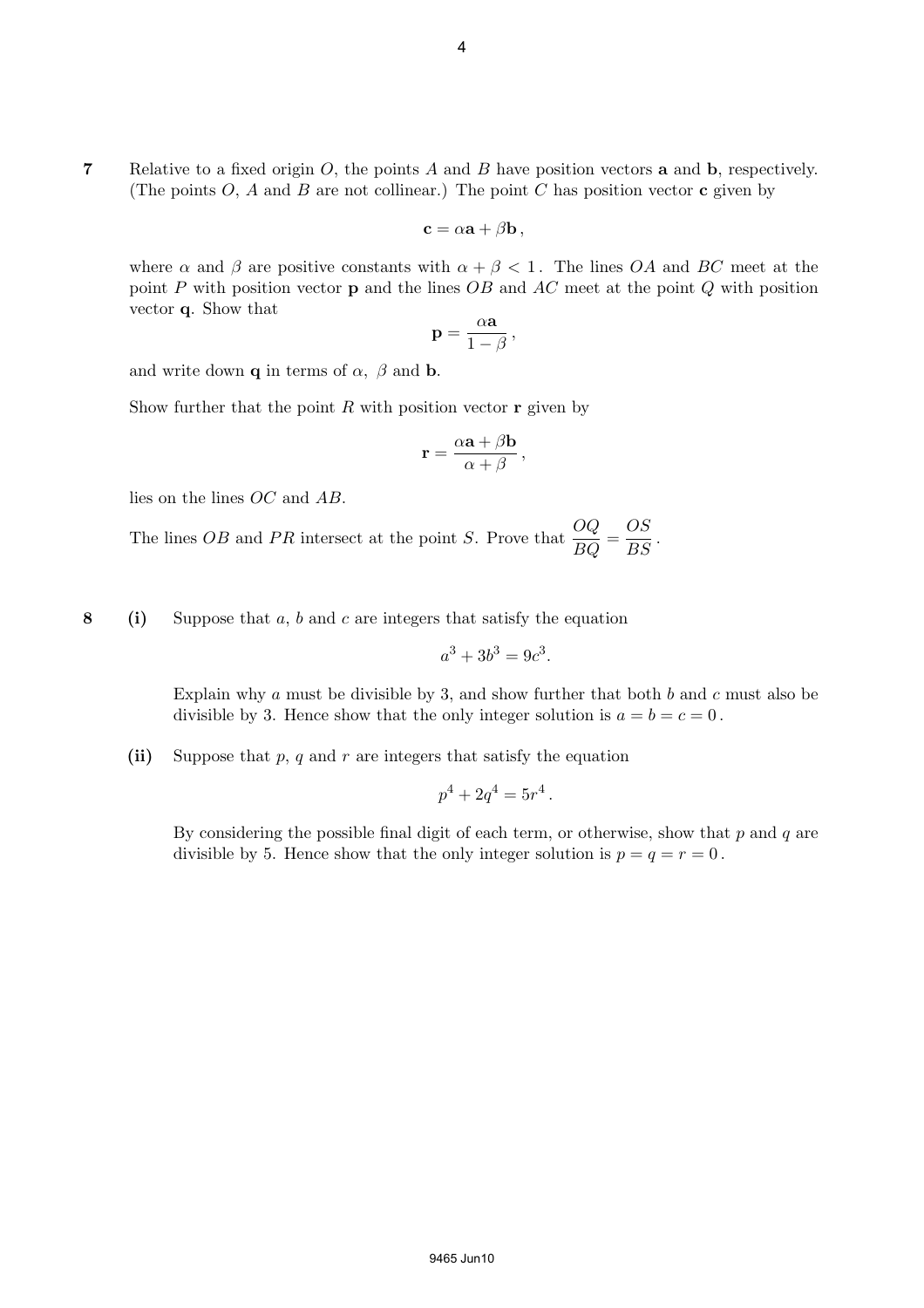## Section B: Mechanics



The diagram shows a uniform rectangular lamina with sides of lengths  $2a$  and  $2b$  leaning against a rough vertical wall, with one corner resting on a rough horizontal plane. The plane of the lamina is vertical and perpendicular to the wall, and one edge makes an angle of  $\alpha$  with the horizontal plane. Show that the centre of mass of the lamina is a distance  $a \cos \alpha + b \sin \alpha$ from the wall.

The coefficients of friction at the two points of contact are each  $\mu$  and the friction is limiting at both contacts. Show that

$$
a\cos(2\lambda+\alpha) = b\sin\alpha\,,
$$

where  $\tan \lambda = \mu$ .

9

Show also that if the lamina is square, then  $\lambda = \frac{\pi}{4} - \alpha$ .

10 A particle P moves so that, at time t, its displacement  $\bf{r}$  from a fixed origin is given by

$$
\mathbf{r} = (e^t \cos t) \mathbf{i} + (e^t \sin t) \mathbf{j}.
$$

Show that the velocity of the particle always makes an angle of  $\frac{\pi}{4}$  with the particle's displacement, and that the acceleration of the particle is always perpendicular to its displacement. Sketch the path of the particle for  $0 \leq t \leq \pi$ .

A second particle Q moves on the same path, passing through each point on the path a fixed time T after P does. Show that the distance between P and Q is proportional to  $e^t$ .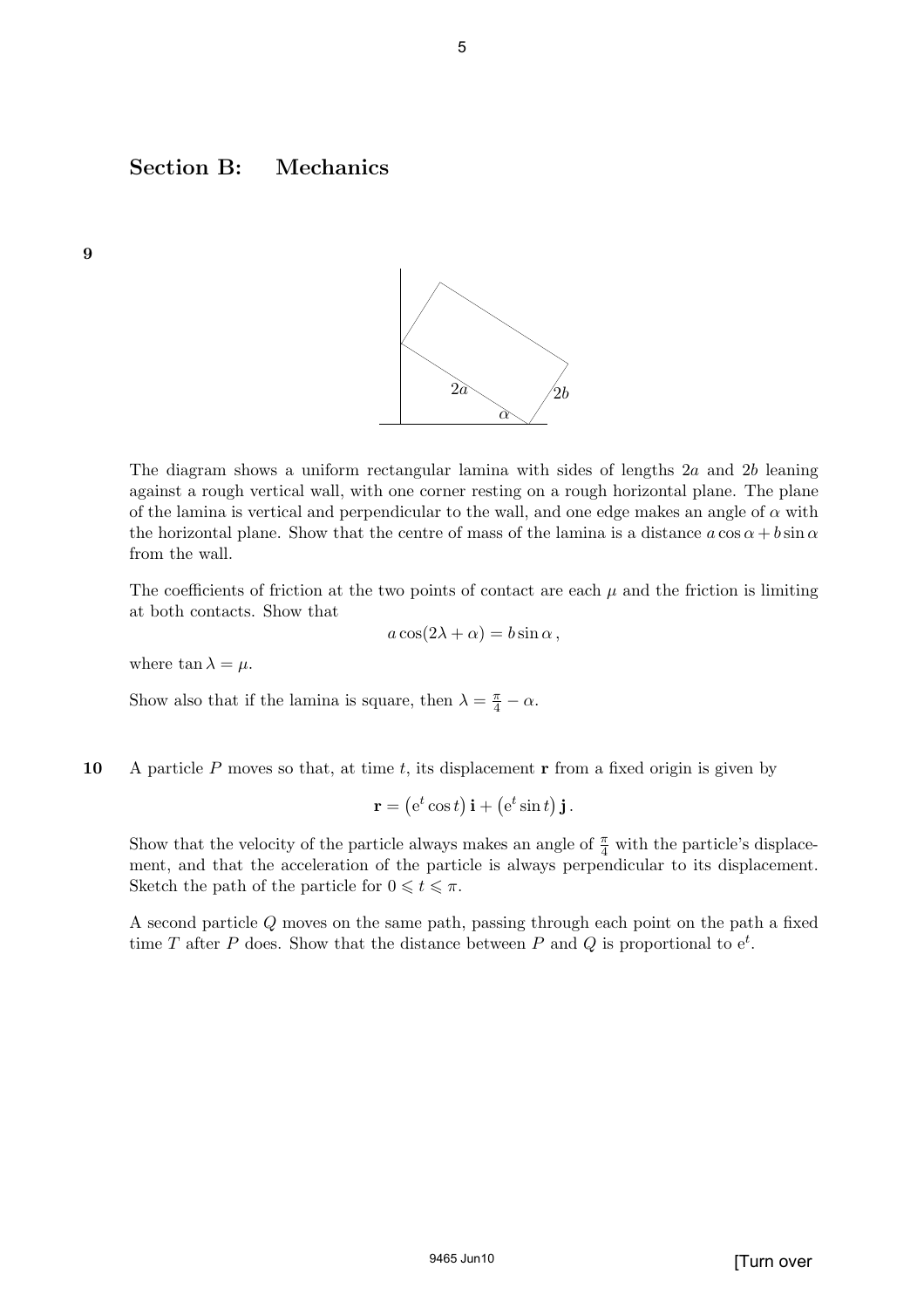11 Two particles of masses m and M, with  $M > m$ , lie in a smooth circular groove on a horizontal plane. The coefficient of restitution between the particles is e. The particles are initially projected round the groove with the same speed  $u$  but in opposite directions. Find the speeds of the particles after they collide for the first time and show that they will both change direction if  $2em > M - m$ .

After a further 2n collisions, the speed of the particle of mass m is v and the speed of the particle of mass  $M$  is  $V$ . Given that at each collision both particles change their directions of motion, explain why

$$
mv - MV = u(M - m),
$$

and find  $v$  and  $V$  in terms of  $m$ ,  $M$ ,  $e$ ,  $u$  and  $n$ .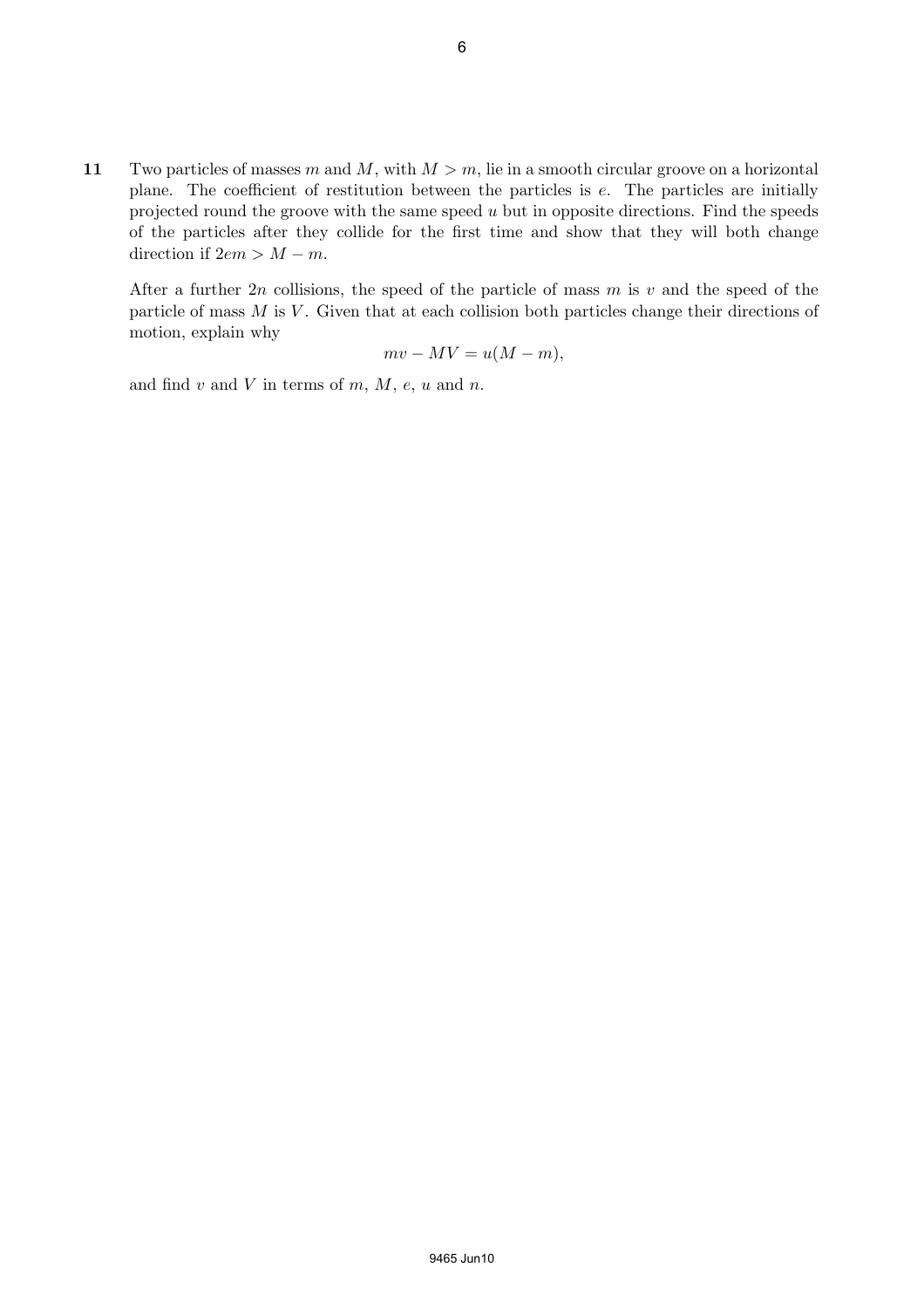#### Section C: Probability and Statistics

12 A discrete random variable X takes only positive integer values. Define  $E(X)$  for this case, and show that

$$
E(X) = \sum_{n=1}^{\infty} P(X \geqslant n).
$$

I am collecting toy penguins from cereal boxes. Each box contains either one daddy penguin or one mummy penguin. The probability that a given box contains a daddy penguin is  $p$  and the probability that a given box contains a mummy penguin is q, where  $p \neq 0$ ,  $q \neq 0$  and  $p + q = 1$ .

Let  $X$  be the number of boxes that I need to open to get at least one of each kind of penguin. Show that  $P(X \ge 4) = p^3 + q^3$ , and that

$$
E(X) = \frac{1}{pq} - 1.
$$

Hence show that  $E(X) \geq 3$ .

13 The number of texts that George receives on his mobile phone can be modelled by a Poisson random variable with mean  $\lambda$  texts per hour. Given that the probability George waits between 1 and 2 hours in the morning before he receives his first text is  $p$ , show that

$$
pe^{2\lambda} - e^{\lambda} + 1 = 0.
$$

Given that  $4p < 1$ , show that there are two positive values of  $\lambda$  that satisfy this equation.

The number of texts that Mildred receives on each of her two mobile phones can be modelled by independent Poisson random variables with different means  $\lambda_1$  and  $\lambda_2$  texts per hour. Given that, for each phone, the probability that Mildred waits between 1 and 2 hours in the morning before she receives her first text is also p, find an expression for  $\lambda_1 + \lambda_2$  in terms of p.

Find the probability, in terms of  $p$ , that she waits between 1 and 2 hours in the morning to receive her first text.